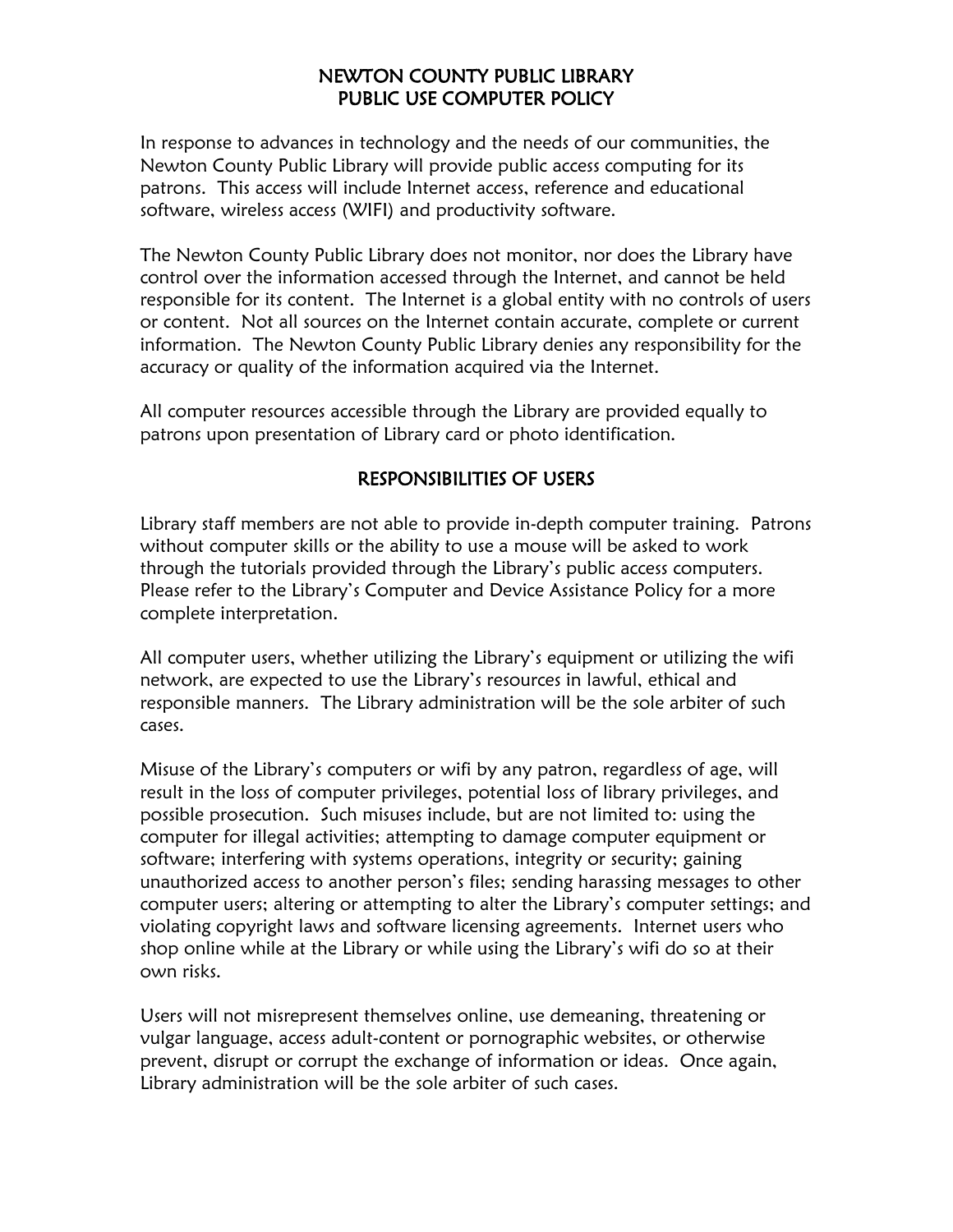#### AGE LIMITS:

Children between the ages of 3 and 9 may use computers when accompanied by a parent or guardian.

Patrons who are 10 to 14 years of age may use computers, but these patrons must present a signed Internet Use Agreement for Minors to use Internet-accessible workstations. Parents have the authority and the responsibility to monitor or revoke this privilege.

### USE LIMITS:

All computer resources accessible through the Library are provided equally to patrons upon presentation of Library card or photo identification. All users must be in good standing with no overdue materials or outstanding fines at any Library within the Newton County Public Library system.

All filtering and protective software works in the Libraries' wireless networks.

Only two people may be at a workstation at one time.

Food and drink are prohibited at workstations.

Computer users may print, and will be charged 10 cents per page for black and white printouts, and 25 cents per page for color printouts. Any patrons making use of the Library system's remote printing services may print, and will be charged 10 cents per page for black and white printouts, and 25 cents per page for color printouts.

Computer files cannot be saved to Library computer hard drives. Patrons who wish to share their work or download information from the Internet may do so by providing their own flash drives. Patrons who do not know how to save information may consult the computer for information on saving files or work, and opening saved work.

While headphones or earbuds are not provided by the Library, patrons are welcome to use their own headphones or earbuds.

Library staff members have the right to shut down computers for protective purposes during storms.

The Library does not offer electronic mail accounts via its Internet Service Provider (ISP). Patrons may use commercial e-mail to establish e-mail accounts.

#### PARENTAL GUIDELINES:

Public Libraries, unlike schools, do not serve in loco parentis (in place of the parent). Librarians cannot act in the place of the parent in providing constant care